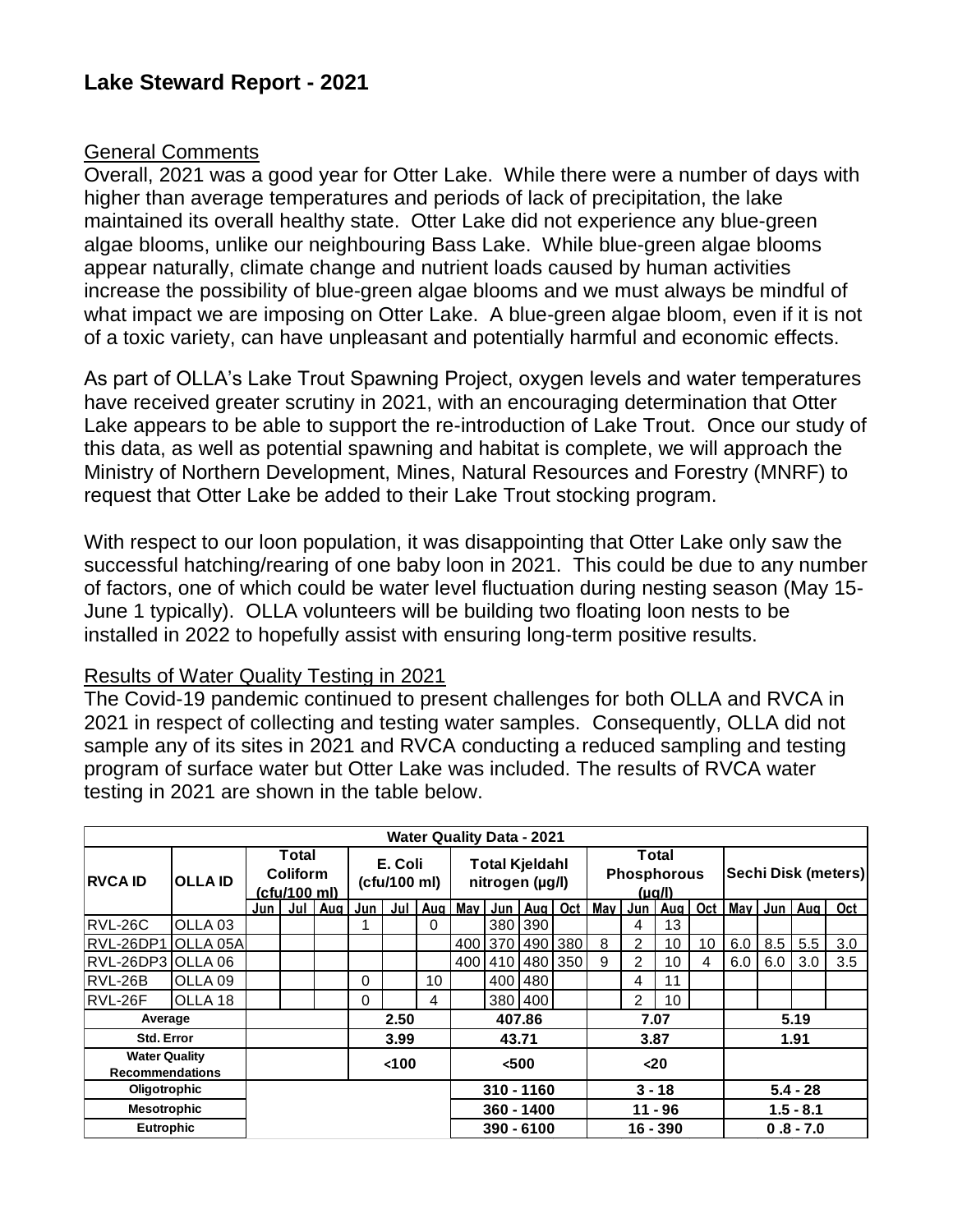## **Lake Steward Report – 2021 (cont'd)**

The results indicate that the trend that has been seen for the past five years remains the same. Low levels of *E. Coli* were detected at some sites tested. These low values do NOT present a health hazard for swimming since in Ontario' public beaches are closed only when *E. Coli* levels exceed 100 cfu/100ml.

Total Kjeldahl Nitrogen (TKN) levels were in the acceptable range of between 200 - 500 µg/L, very similar to previous years. As for Total Phosphorous (TP), none of the sites tested had values greater than 13 µg/L, below the Provincial Water Quality Objective (PWQO) – Lakes of less than 20 ug/L.

Secchi depth readings were again between 3 and 8 meters indicating that the lake remains very clear and there were few algae blooms last summer despite the very hot weather we experienced in August.

Otter Lake continues to be one of very few lakes in the area that is classified as oligotrophic. The only other lakes classified as oligotrophic are Farren and Wolfe Lake. Most oligotrophic lakes are usually found much further North.

RVCA performed measurements of water temperature and DO in May, June, August and October at two deep water sites OLLA 5A/RVCA DP1 and OLLA O6/RVCA DP2. The results obtained by RVCA in 2021 are shown in the graphs on the next page.

The concentration of dissolved oxygen in lakes is affected by temperature and has well-defined seasonal cycles. Cold water can hold more dissolved oxygen than warm water. The red lines indicate water temperature vs depth showing the rise/fall in temperature, particularly at the surface, while the temperature at deep water levels remains more constant regardless of the month. The blue lines indicate the dissolved oxygen levels vs depth. DO concentrations are high in early Spring but begin to decline over the Summer when the water temperature rises. Trout live in cold water below the hyperlimnion (the depth at which the water temperature drops rapidly). DO concentrations below the hyperlimnion cannot be replenished because of the layer of less dense water above it and cold water fish will not survive well if DO levels fall below 4 mg/L. A further test will be done in February 2022 if the ice is safe enough to venture out on.

*Note: For more technical information on water quality please go to our website* <https://otterlake.org/environment/water-observation/>